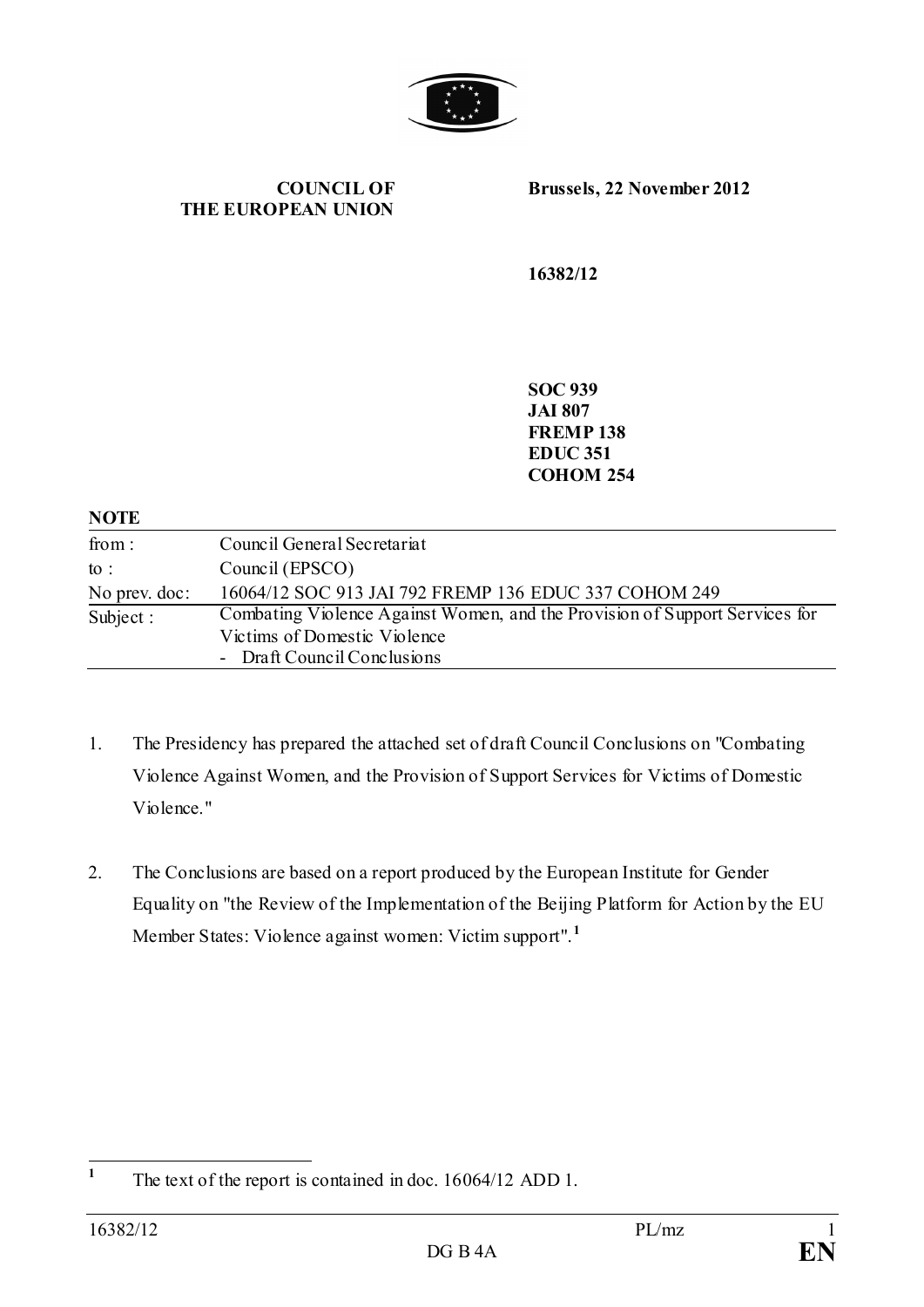- 3. This exercise takes place in the context of the follow-up of the Beijing Platform for Action, adopted during the United Nations World Conference on Women in 1995.
- 4. At its meeting on 21 November 2012, the Permanent Representatives Committee reached agreement on the text as attached.

\_\_\_\_\_\_\_\_\_\_\_\_\_\_\_\_\_\_\_\_

5. The Council is invited to adopt the attached Conclusions.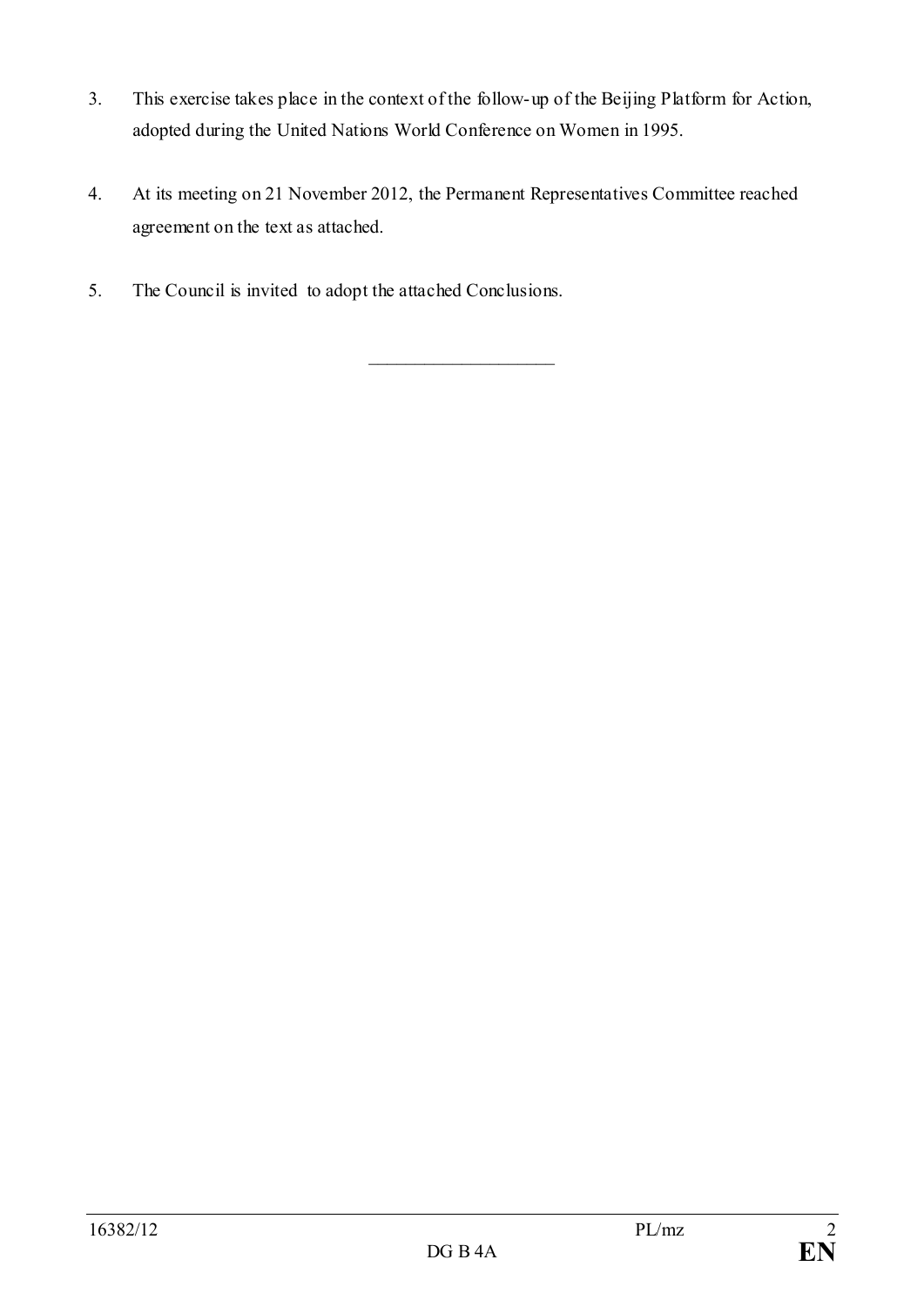# **Combating Violence Against Women**, **and the Provision of Support Services for Victims of Domestic Violence**

# **Draft Council Conclusions [2](#page-2-0)**

# **CONSIDERING THAT:**

- 1. Gender-based violence against women is violence that is directed against a woman because she is a woman or affects women disproportionately; it constitutes a breach of the fundamental right to life, liberty, security, dignity, equality between women and men, nondiscrimination and physical and mental integrity.
- 2. Women and girls are the main victims of gender-based violence. Women victims of such violence and children who witness it often require special support and protection because of the high risk of secondary and repeat victimisation, of intimidation and of retaliation connected with such violence. **[3](#page-2-1)**
- 3. Violence against women affects society as a whole and it constitutes an obstacle to women's active participation in society.

<span id="page-2-0"></span><sup>&</sup>lt;sup>2</sup> Conclusions adopted within the framework of the review of the implementation of the Beijing Platform for Action, with particular reference to critical area of concern "D: Violence Against Women"

<span id="page-2-1"></span><sup>&</sup>lt;sup>3</sup> Directive 2012/29/EU of the European Parliament and of the Council establishing minimum standards on the rights, support and protection of victims of crime, and replacing Council Framework Decision 2001/220/JHA, Recital 17.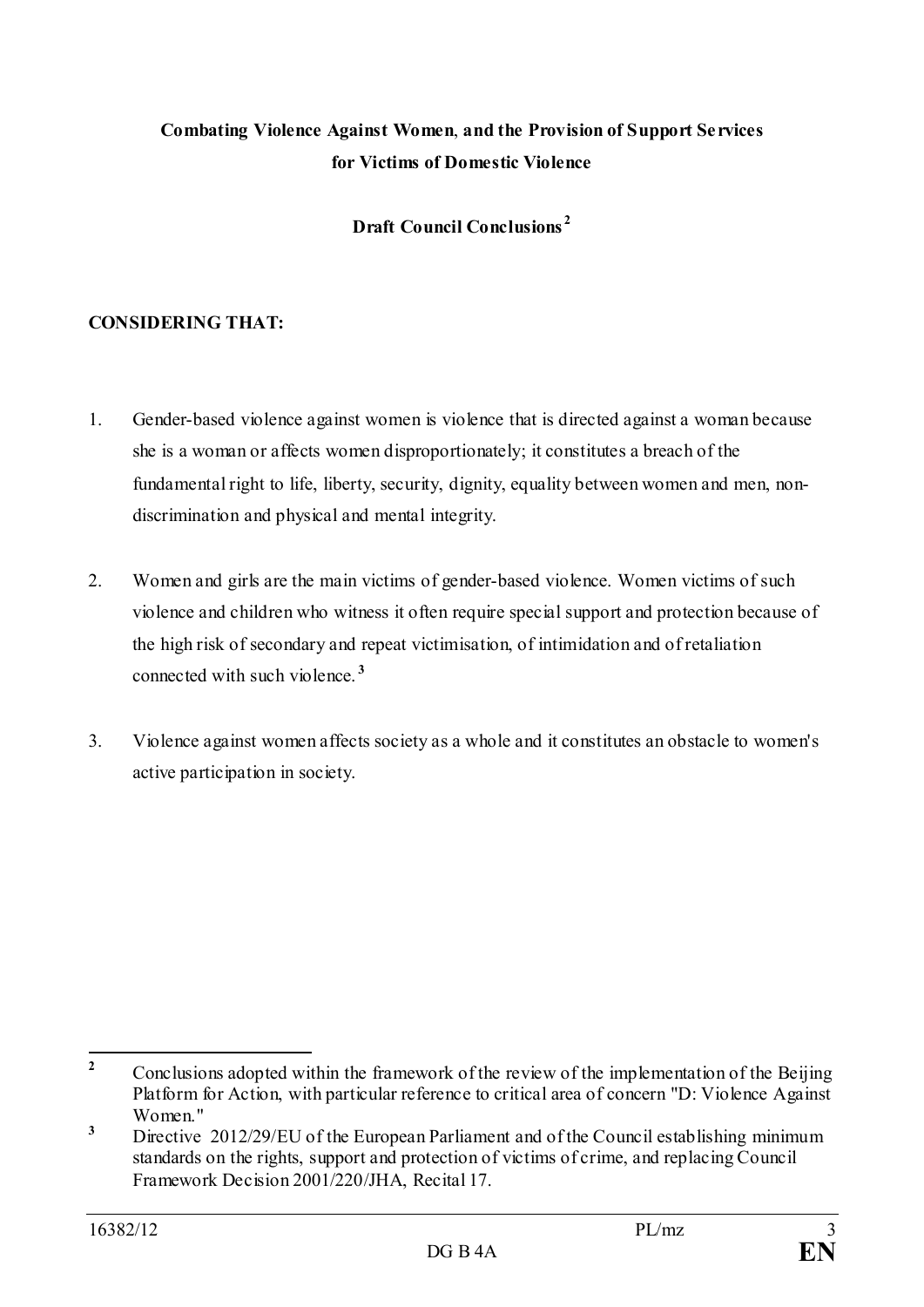- 4. Violence against women both violates and impairs or nullifies the enjoyment by women of human rights and fundamental freedoms and is a manifestation (or result) of discrimination against women, and means all acts of gender-based violence that result in, or are likely to result in, physical, sexual, psychological or economic harm or suffering to women, including threats of such acts, coercion or arbitrary deprivation of liberty, whether occurring in public or in private life. **[4](#page-3-0)**
- 5. Violence against women is a manifestation of the historically unequal power relations between men and women and a cause and consequence of gender inequality.
- 6. Discriminatory social, traditional and cultural norms and gender stereotypes contribute to violence against women and perpetuate an attitude of indifference and complacency towards this serious problem.
- 7. All forms of violence against women are to be condemned as a violation of women's full enjoyment of human rights, and **REAFFIRMING** that neither custom, tradition, culture, privacy, religion nor so-called honour can be invoked to justify it or to avoid the obligations of the Member States with respect to its prevention and elimination and the prosecution of perpetrators.
- 8. Combating and eliminating all forms of violence against women requires coordinated policies at national and at all other relevant levels and a comprehensive approach targeting the key issues of prevention, protection, victim support, and prosecution of perpetrators as well as other interventions aimed at them.

<span id="page-3-0"></span>**<sup>4</sup>** CoE Recommendation Rec (2002)5 of the Committee of Ministers to all member states on the protection of women against violence and UNGA resolution 48/104 of 20 December 1993. EU Council Conclusions on the Eradication of Violence against Women in the EU (2010).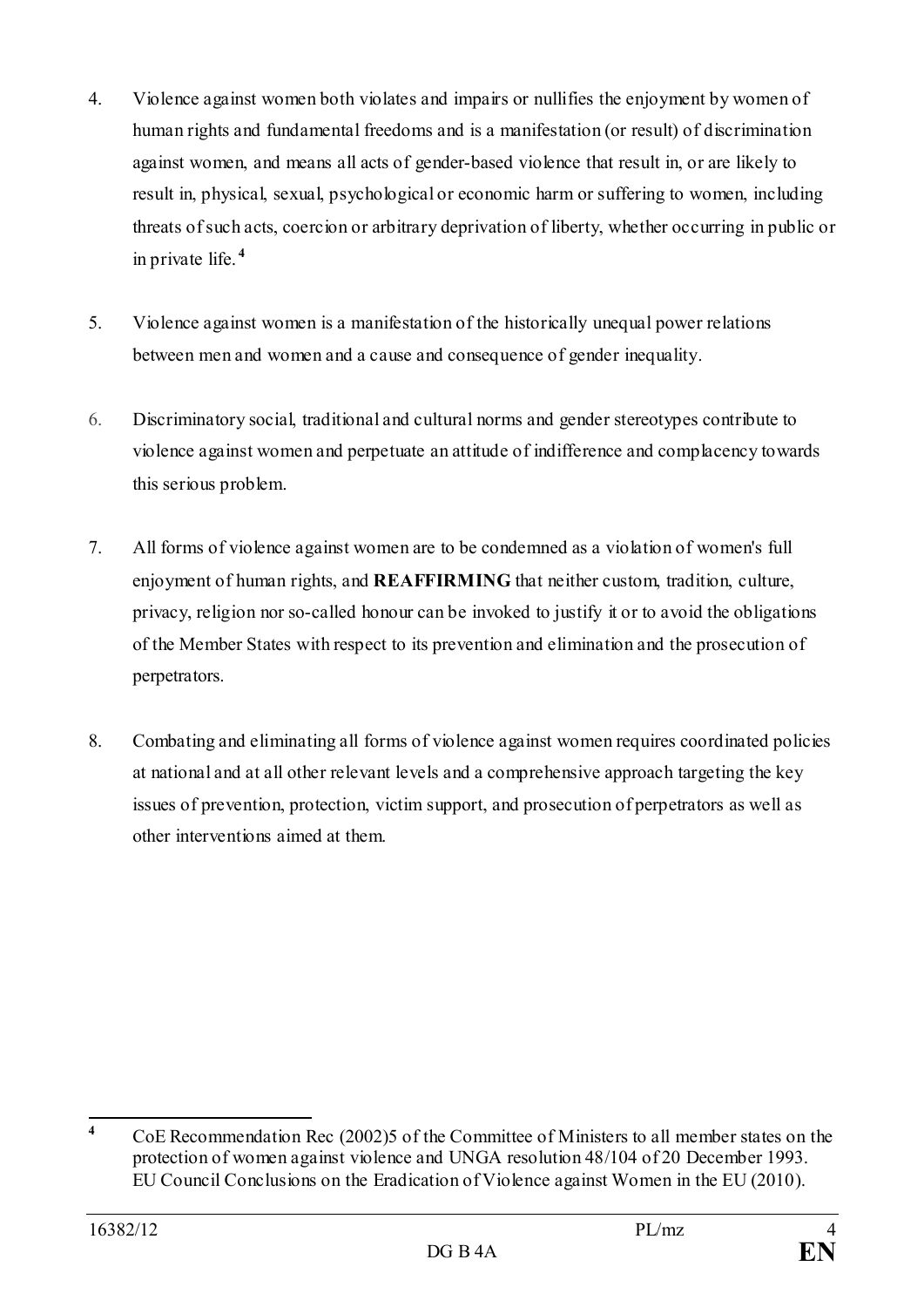- 9. It is difficult to acquire information on the magnitude and consequences of violence against women as it often remains hidden. This contributes to the persisting lack of available and comparable data at both Member State and EU level, which limits understanding of the real extent of violence against women and its consequences and impedes further development of policies, strategies and actions. Consequently, it is important to identify, use and further develop relevant sources of information.
- 10. The provision of the full range of specialised support services for women victims of violence and children who witness it is essential for protecting women from violence, for preventing its recurrence and for enabling the women and children concerned to recover and rebuild their lives.
- 11. "Dignity, integrity and an end to gender-based violence" is one of the five priority areas identified in the Commission's Strategy for equality between women and men (2010-2015). The Council has endorsed this priority and called for appropriate measures, including in the European Pact for Gender Equality (2011-2020).
- 12. The Beijing Platform for Action adopted by the Fourth World Conference of Women in 1995 identifies "Violence against women" as one of twelve critical areas of concern, and states, *inter alia*, that governments should "take measures to ensure the protection of women subjected to violence."**[5](#page-4-0)** In 2002, under the Danish Presidency, the Council adopted Conclusions reviewing the work in this critical area and establishing a set of seven indicators concerning *domestic violence against women*. **[6](#page-4-1)** Building on this work, the Cyprus Presidency has chosen to focus on the issue of *support services for victims of domestic violence* and to monitor progress by applying the indicators on this issue.

<span id="page-4-0"></span>**<sup>5</sup>** Beijing Platform for Action, paragraph  $124(d)$ .

<span id="page-4-1"></span>**<sup>6</sup>** 1) Profile of female victims of violence, 2) profile of male perpetrators, 3) victim support, 4) measures addressing the male perpetrator to end the circle of violence, 5) training of professionals, 6) state efforts to eliminate violence against women, and 7) evaluation.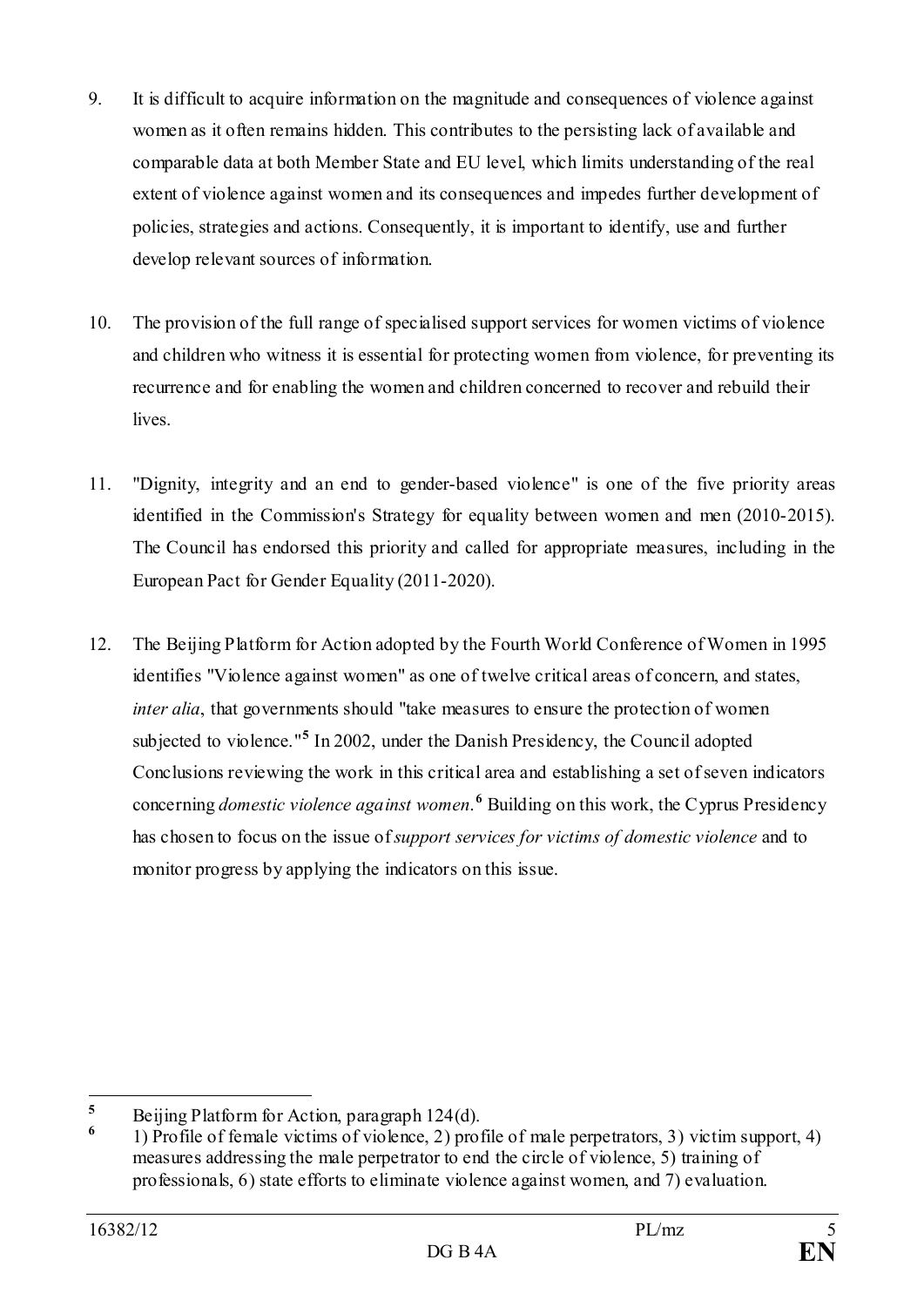- 13. In their 18-month Trio Presidency programme, Poland, Denmark, and Cyprus undertake to "actively support all initiatives relating to measures to combat violence against women, domestic violence and female genital mutilation, in particular its cross-border aspects, taking into account also developments in other international fora, such as the Council of Europe". **[7](#page-5-0)**
- 14. In the context of the review of the implementation of the Beijing Platform for Action, the European Institute for Gender Equality (EIGE) has prepared a report on "the Review of the Implementation of the Beijing Platform for Action by the EU Member States: Violence against women: Victim support". The report gives an overview of the current situation as regards domestic violence against women in the EU Member States, and sets out recent legislative and policy measures aimed at tackling the problem and the remaining challenges. The report also includes an in-depth review of the issue of victim support, based on the relevant indicator as established by the Council in 2002. **[8](#page-5-1)**
- 15. The elimination and prevention of all forms of violence against women and girls will be the priority theme of the 57<sup>th</sup> Session of the United Nation Commission on the Status of Women in 2013.
- 16. This set of conclusions builds on the political commitments voiced by the European Parliament, the Council, the European Council, the Commission and other actors in this area, including the documents listed in Annex II.

<span id="page-5-0"></span> $\frac{7}{8}$  11447/11, p. 87.

<span id="page-5-1"></span>**<sup>8</sup>** See 14578/02, Indicator 3.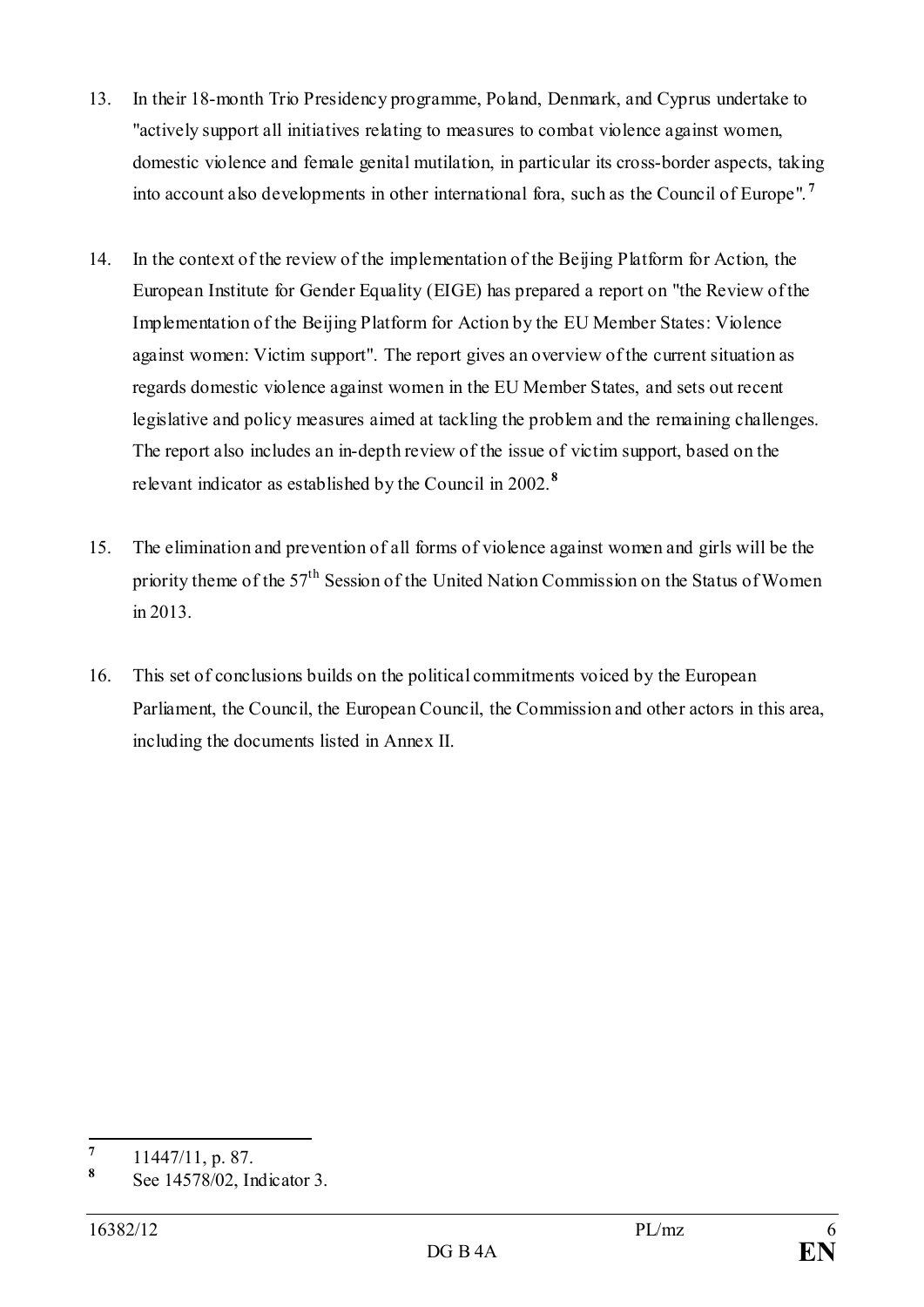### 17. **TAKING NOTE OF**

The outcome of the European Conference on Combating Violence Against Women in the EU that took place in Nicosia on 8-9 November 2012 and aimed to review progress at EU level and to facilitate the exchange of good practice between the Member States in this field, as well as of the European Police College (CEPOL) Presidency Conference on "Overcoming Attrition in Domestic Violence through Policing" which took place in Limassol on 10-12 July 2012 as part of a broader project initiated by Cyprus Police to develop a European Union Handbook of Best Police Practice in Overcoming Attrition in Domestic Violence Cases, and the results of the Best Practice Conference and the European Crime Prevention Award of the European Crime Prevention Network (EUCPN), whose theme for 2012 is Community Policing as a Tool for Crime Prevention, related to Burglaries, domestic Violence and Juvenile Delinquency.

18. The report on "the Review of the Implementation of the Beijing Platform for Action by the EU Member States: Violence against women: Victim support" that was prepared by EIGE at the request of the Cyprus Presidency.<sup>[9](#page-6-0)</sup> While progress has been made, the support services provided vary greatly across the EU in terms of capacity, quality and geographical distribution. More needs to be done, in particular, to ensure the effective coordination of the public support system, sustainable funding for specialised support services, targeted prevention programmes and systematic training for professionals dealing with victims or perpetrators of all acts of violence against women, as well as to improve data collection on violence against women at national and EU level.

<span id="page-6-0"></span>**<sup>9</sup>** See 16064/12 ADD 1.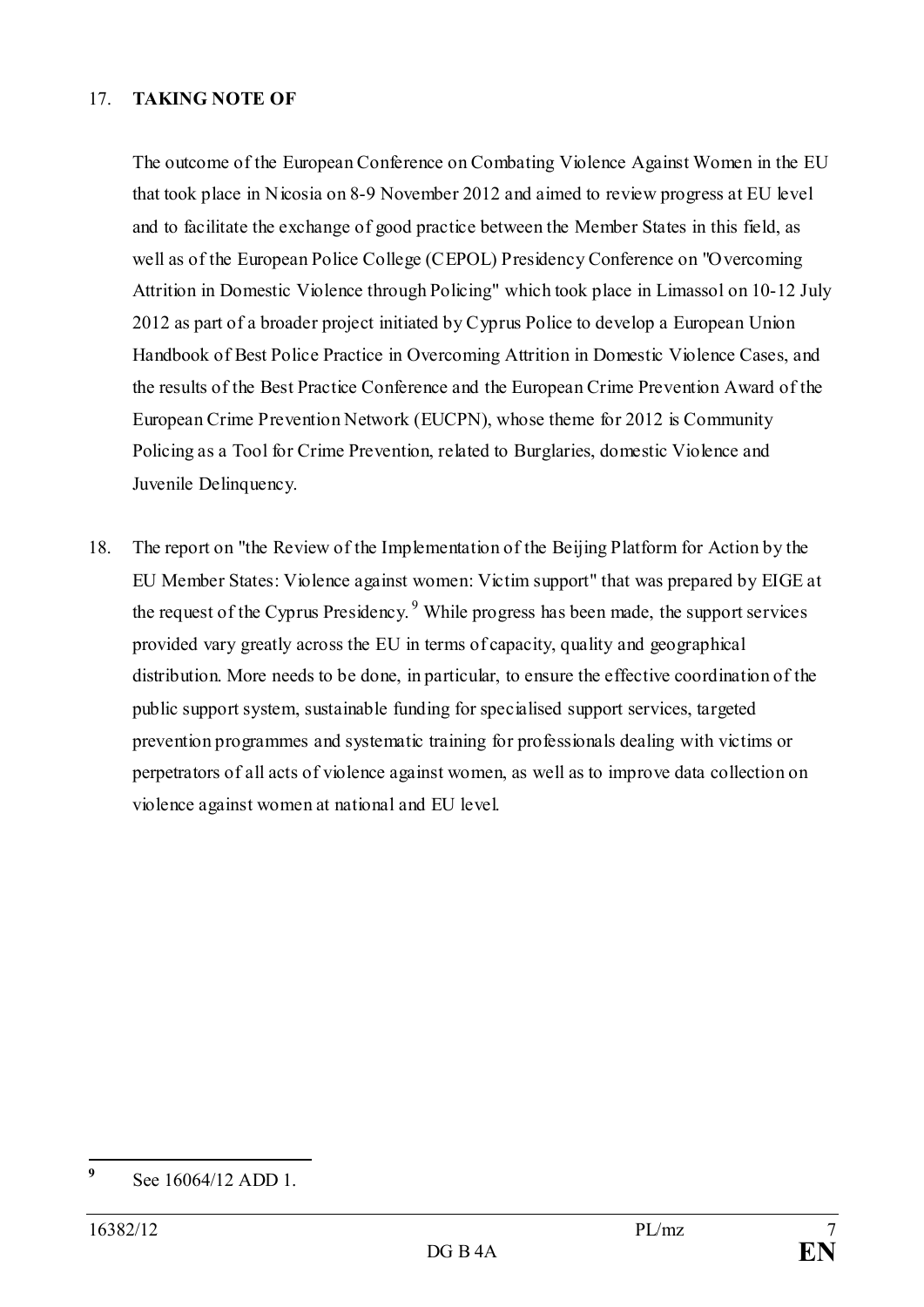### **THE COUNCIL OF THE EUROPEAN UNION**

# **CALLS ON THE MEMBER STATES AND THE EUROPEAN COMMISSION, in accordance with their respective competences, to:**

- 19. Develop and implement, and improve where they already exist, comprehensive, multidisciplinary and multi-agency coordinated action plans, programmes or strategies, as appropriate, to combat all forms of violence against women and girls, involving all relevant stakeholders and combining legislative and non-legislative measures aimed at the prevention and elimination of violence, the provision of protection and support to victims, and the prosecution of perpetrators and other interventions aimed at them; and to ensure appropriate and sustainable funding for the implementation of these policies and the operation of services.
- 20. Consider developing a European Strategy for preventing and combating all forms of violence against women in accordance with the Council Conclusions on the Eradication of Violence Against Women in the European Union adopted in 2010.
- 21. Improve the collection and dissemination at both national and EU level of comparable, reliable, regularly updated administrative and statistical data on victims and perpetrators of all forms of violence against women, disaggregated by sex, age and victim-perpetrator relationship, working in cooperation with national and European statistical offices and making full use of the work of the EIGE where appropriate, and to support research and the exchange of good practice in this field.
- 22. Improve the registration and handling of complaints received at the Member States level by police, judicial, health, social and other relevant authorities, agencies, institutions and NGOs, that work in the field of violence against women, as well as the identification of cases related to all forms of violence against women for example by using the European Union Handbook of Best Police Practices in Overcoming Attrition in Domestic Violence Cases.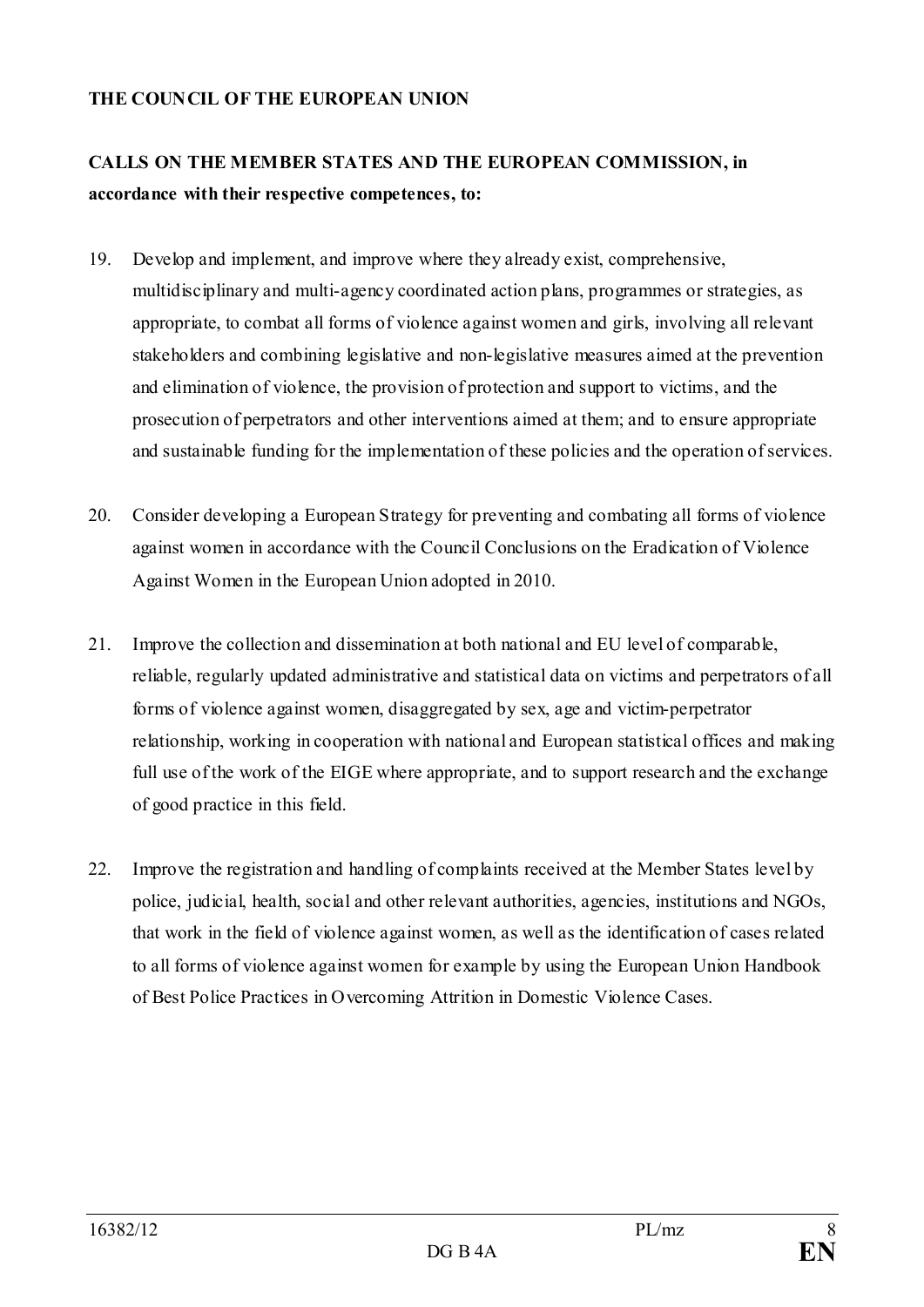- 23. To provide or strengthen appropriate training for the relevant professionals dealing with victims and perpetrators of all acts of violence against women, and where relevant, and in accordance with national law and practices, reinforce special units and/or police units, and task forces that deal with women victims of all acts of such violence.
- 24. Ensure that support services for victims of violence are in adequate supply and apply a gender equality perspective in particular with a view to protecting and empowering women and children, and that such services are tailored to their specific immediate and longer-term needs and safety.
- 25. Seek to ensure that support programmes aimed at perpetrators of violence against women with a view to preventing further violence are made available and that perpetrators are encouraged to take part in them.
- 26. Strengthen national health and social infrastructure to promote equal access for women victims of violence to public health care and address the health consequences of all forms of violence against women and girls.
- 27. Strengthen and support multi-agency and multidisciplinary co-operation involving all relevant stakeholders including women's organisations and NGOs, which play an important role in combating violence against women and providing services to victims of such violence and their children.
- 28. Consider establishing a European helpline (within the 116 numbering system) to assist victims of violence against women, by identifying and eliminating remaining obstacles at national level.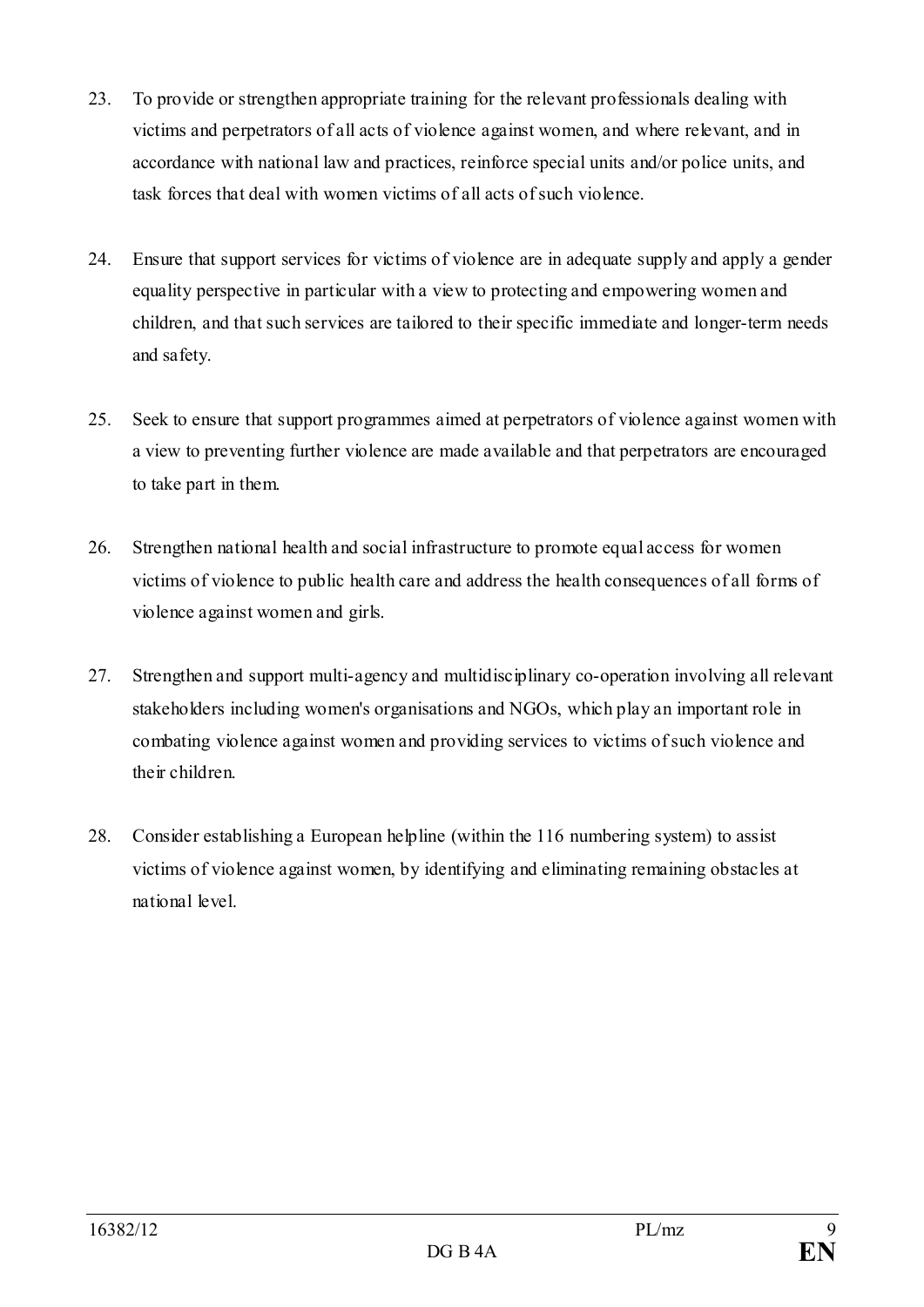29. Monitor the situation with respect to violence against women, including support services for victims of domestic violence, on a regular basis, using the indicators established in 2002 as set out in Annex I and in line with the precedent established for Beijing Platform for Action follow-up, and promote further research on other forms of violence against women, including with a view to further developing and improving these indicators so as to allow for efficient monitoring and comparability, making use of the work of the EIGE.

# **CALLS ON THE EUROPEAN PARLIAMENT, THE EUROPEAN COMMISSION AND THE MEMBER STATES, in accordance with their respective competences, to:**

- 30. Consider signing, ratifying and implementing the Council of Europe Convention on preventing and combating violence against women and domestic violence, without prejudice to the possible future negotiations on possible EU accession.
- 31. Carry out and support long-term awareness-raising activities including through education and training programmes to combat discriminatory traditional, cultural and social norms, and tackle prevalent sexist stereotypes and social stigmatisation which legitimise and perpetuate violence against women. Such initiatives should involve all relevant authorities and NGOs and be effectively monitored and evaluated as to their impact on the various target groups concerned.
- 32. Pay attention to primary prevention of violence against women, *inter alia* by recognising the role of the educational system as one of the primary sources of socialisation and as a key transmitter of traditional and cultural and social norms which can also include negative elements such as gender stereotyping and rigid gender roles that are conducive to violence against women.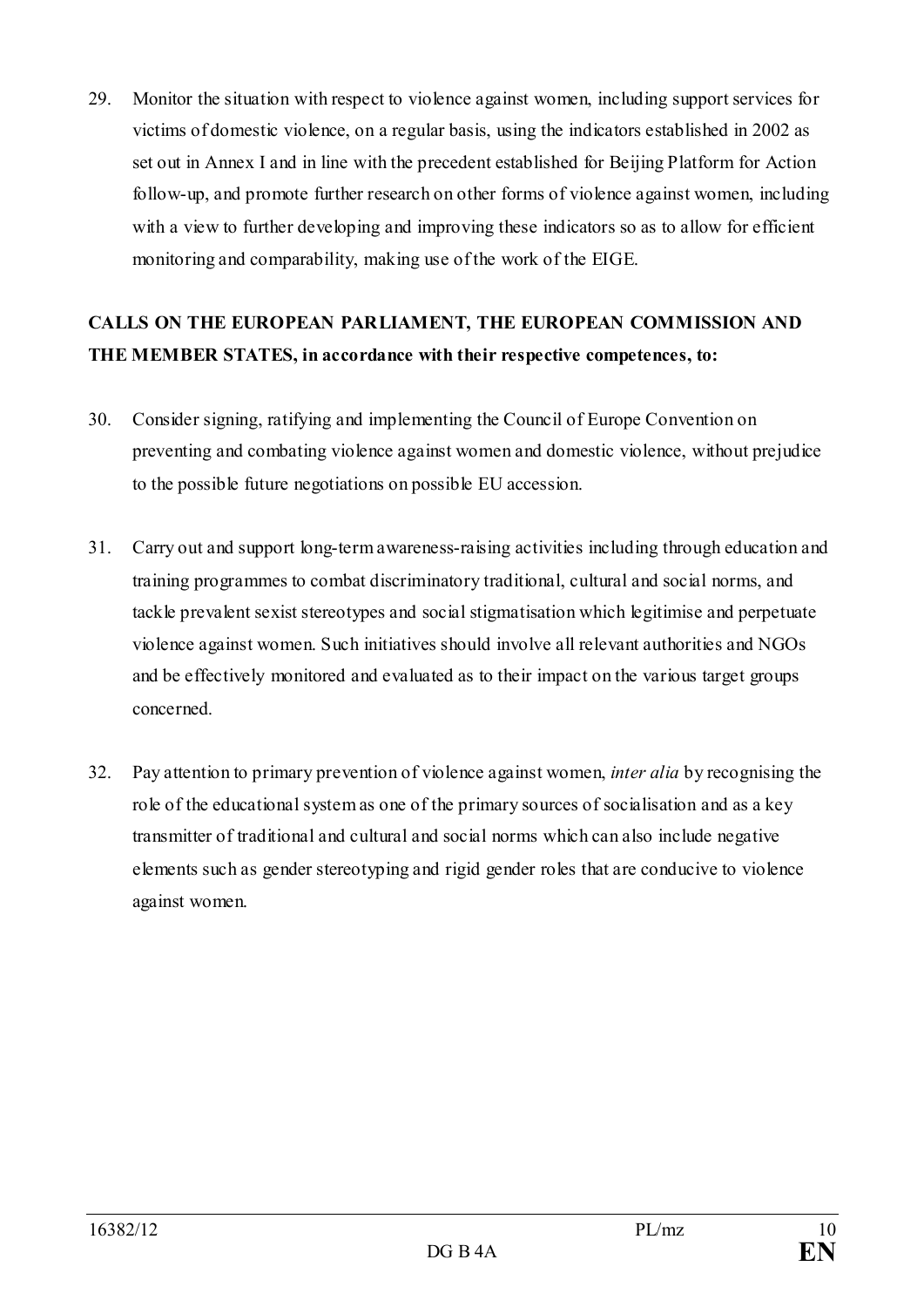- 33. Emphasize the critical role and responsibility of men and boys in the process of eradicating violence against women, including by encouraging men to speak out against violence, and ensure that the role of men and boys is taken into account in all strategies, action plans and other measures aimed at reducing and eradicating violence against women.
- 34. Enhance the protection of victims of violence against women when exercising their right to free movement in the European Union, including by ensuring the timely and effective implementation of Directive 2011/99/EU on the European protection order (in criminal matters), or similar civil measures, taking account of the different justice systems across the EU.
- 35. Ensure the timely and effective implementation of Directive 2012/29/EU establishing minimum standards on the rights, support and protection of victims of crime, which will strengthen EU minimum standards, in particular by improving access for victims of violence against women and their family members to general victim support and specialised support, in accordance with their needs.
- 36. Pay special attention to the interests and difficulties of all women and girls in vulnerable situations and facing multiple discrimination so as to ensure that protection against violence and support for its victims reaches all parts of society, including marginalised groups.
- 37. Ensure appropriate and sustainable funding, at EU and national level for advancing equality between women and men and for combating violence against women, without prejudice to the ongoing negotiations on the Multi-Annual Financial Framework (2014-2020).
- 38. Consider designating 2015 the European Year on Zero Tolerance for Violence against Women so as to raise awareness and draw attention to the widespread phenomenon of violence against women and its impact on society.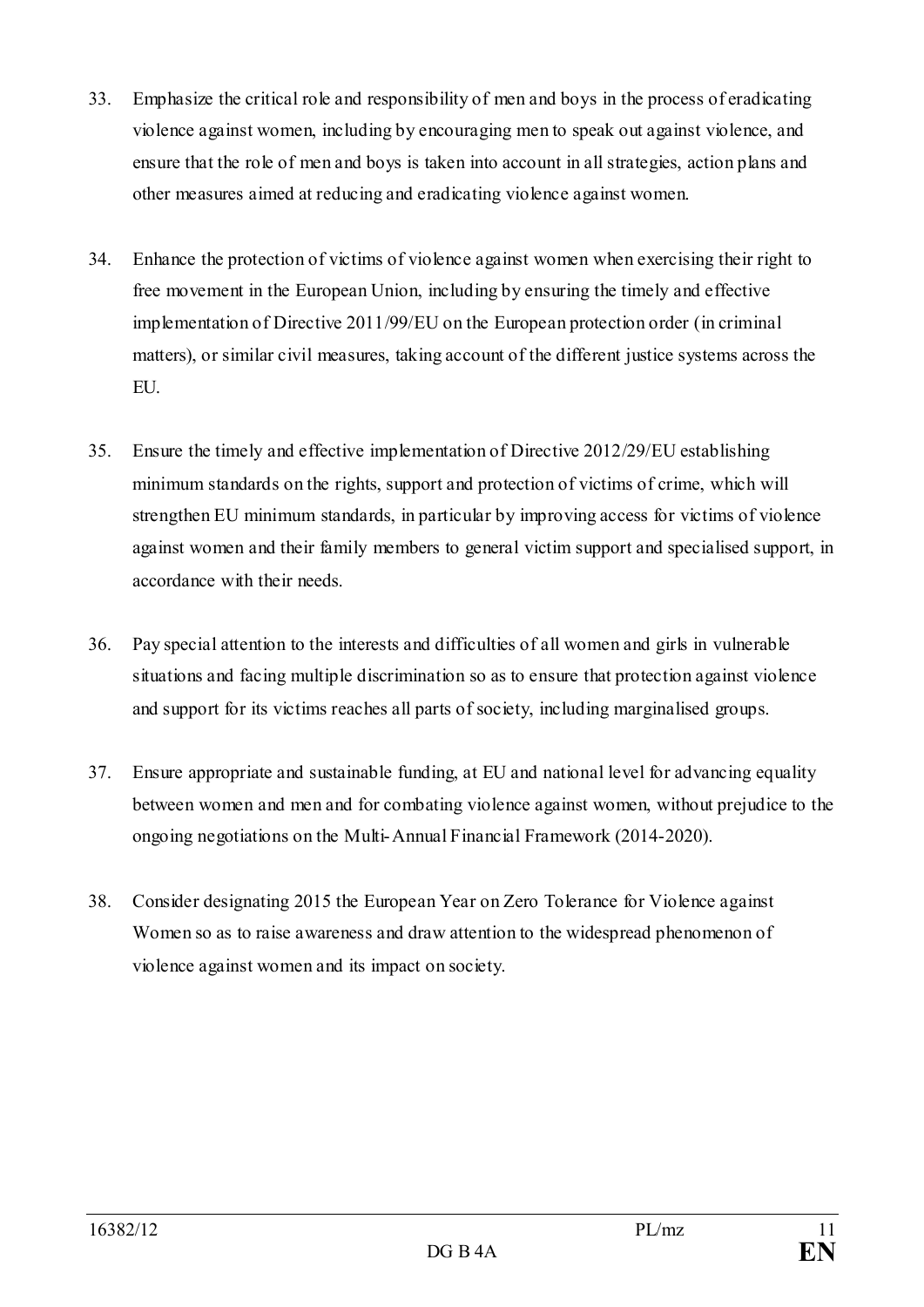# 39. **CALLS ON THE MEMBER STATES, THE EEAS AND THE EUROPEAN**

**COMMISSION**, in accordance with their respective competences, to strengthen their support to partner countries in combating violence against women and all forms of discrimination against women and girls, including through support to non-state actors, in accordance with the EU Guidelines on Violence Against Women and the EU 2010-2015 Plan of Action for Gender Equality and Women's Empowerment.

\_\_\_\_\_\_\_\_\_\_\_\_\_\_\_\_\_\_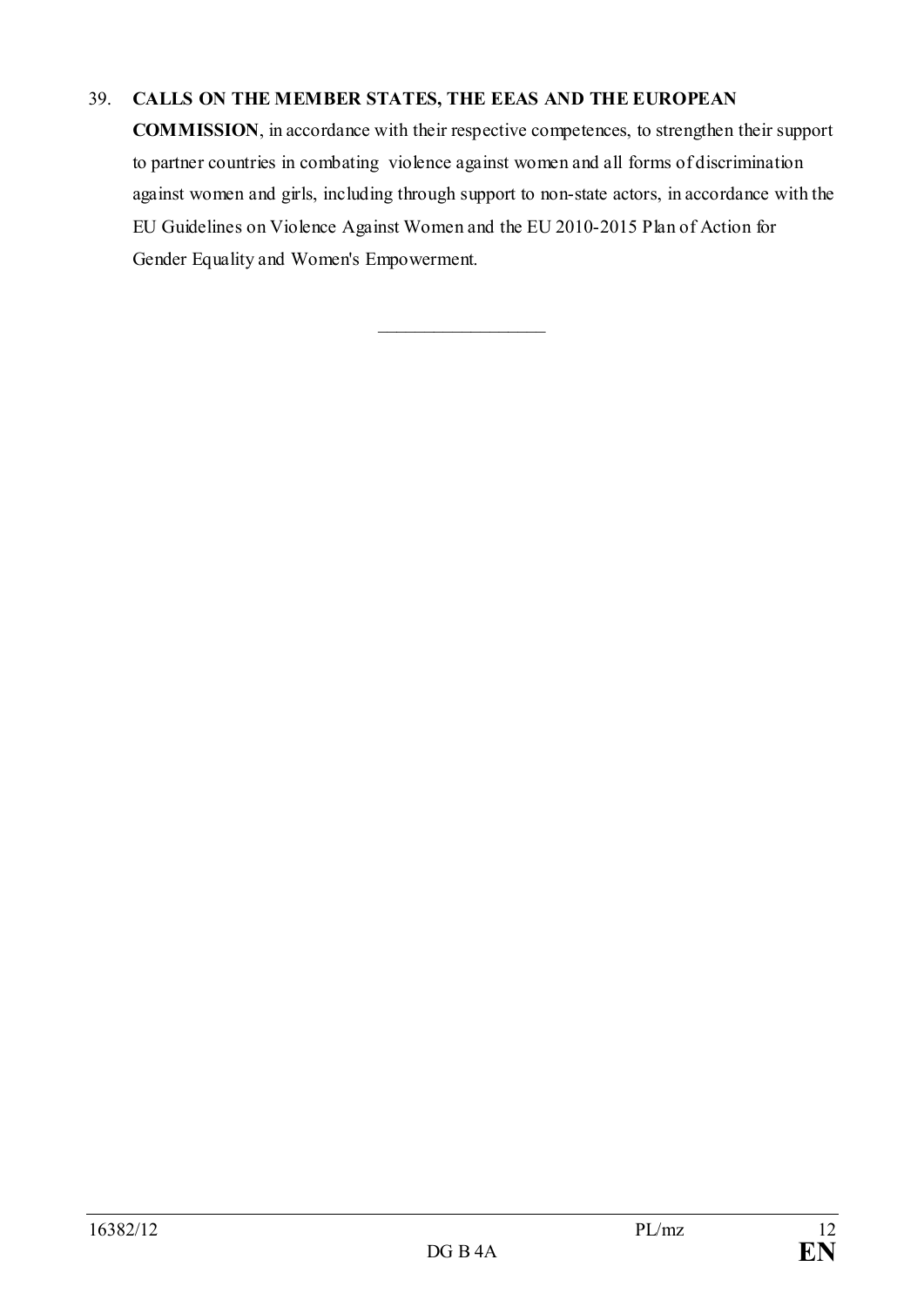# **Indicators and sub-indicators on "Domestic Violence against Women"[10](#page-12-0)**

|                      | Indicator          | Sub-indicator                                        |
|----------------------|--------------------|------------------------------------------------------|
|                      |                    |                                                      |
| 1. Profile of female | A. The number of   | The number of victims according to the<br>➤          |
| victims of violence  | female victims of  | criminal statistics                                  |
|                      | domestic violence  | The number of victims according to<br>➤              |
|                      |                    | surveys                                              |
|                      |                    | The number of fatalities as a result of<br>➤         |
|                      |                    | domestic violence                                    |
|                      |                    | The proportion of domestic violence as a             |
|                      |                    | percentage of all violent crimes                     |
|                      |                    | $\triangleright$ Any other relevant statistical data |
|                      |                    | concerning female victims and the                    |
|                      |                    | existence of dependant children, e.g. the            |
|                      |                    | number of women seeking assistance in the            |
|                      |                    | health system as a likely consequence of             |
|                      |                    | domestic violence, the number of victims             |
|                      |                    | seeking refuge at crisis centres                     |
|                      | B. Background      | Relation to the perpetrator<br>➤                     |
|                      | information on the | Age<br>➤                                             |
|                      | female victims     | Marital status                                       |
|                      |                    | Citizenship<br>➤                                     |
|                      |                    | Any other relevant background                        |
|                      |                    | information, e.g. educational background,            |
|                      |                    | labour status                                        |

<span id="page-12-0"></span>**<sup>10</sup>** Indicators as established in 2002 (doc. 14578/02).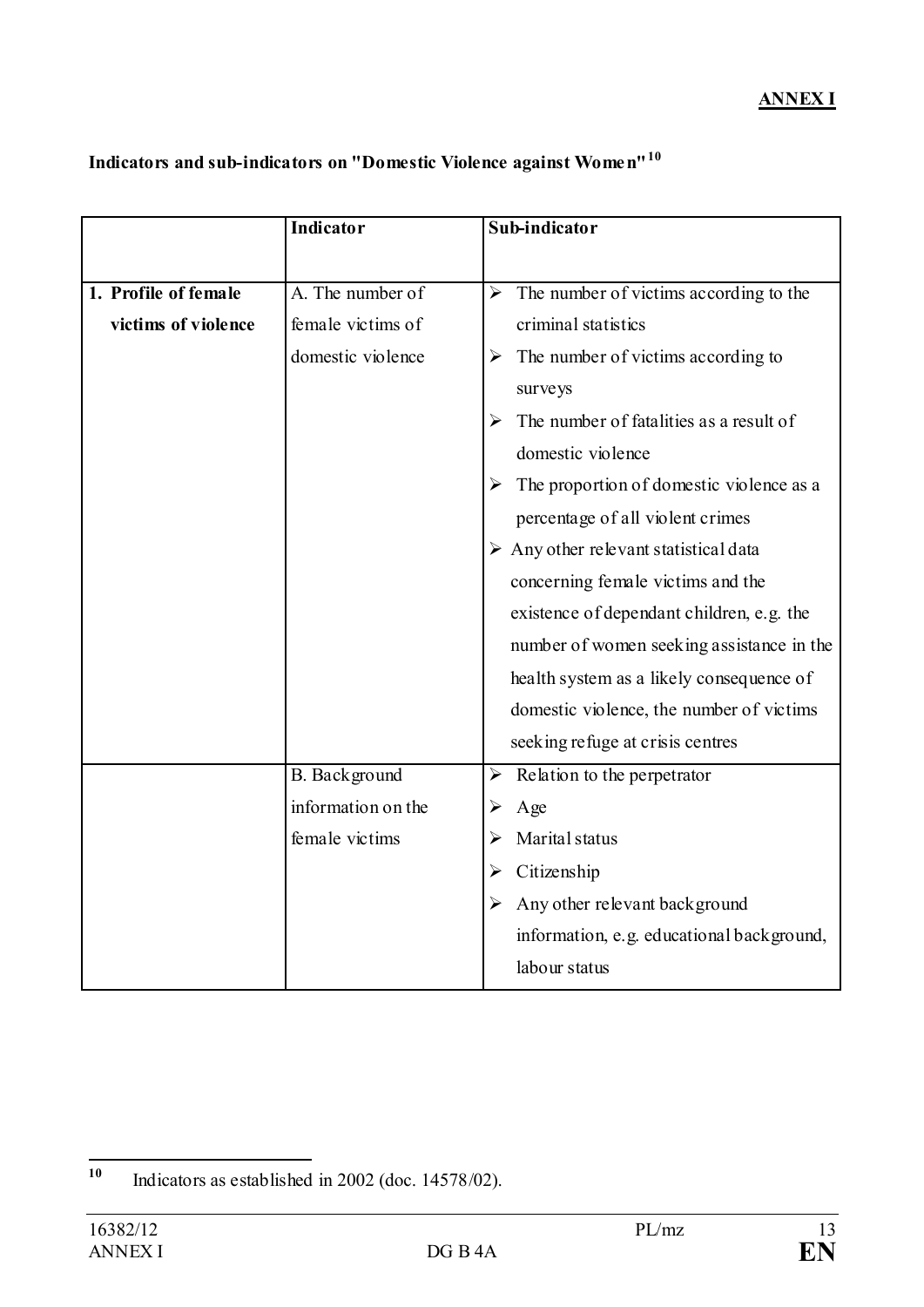| 2. Profile of male | A. The number of         | ➤ | The number of perpetrators according to   |
|--------------------|--------------------------|---|-------------------------------------------|
| perpetrators       | perpetrators involved in |   | the criminal statistics                   |
|                    | domestic violence        | ➤ | The number of perpetrators seeking        |
|                    |                          |   | assistance through official or voluntary  |
|                    |                          |   | programmes including, for example crisis  |
|                    |                          |   | centres                                   |
|                    |                          |   | The number of perpetrators according to   |
|                    |                          |   | surveys                                   |
|                    |                          |   | Any other relevant statistical data       |
|                    |                          |   | concerning male perpetrators, e.g. the    |
|                    |                          |   | number of men seeking assistance in the   |
|                    |                          |   | health system                             |
|                    | B. Background            | ➤ | Relation to the victim                    |
|                    | information on the       |   | Age                                       |
|                    | perpetrator              |   | Marital status                            |
|                    |                          | ➤ | Citizenship                               |
|                    |                          |   | Any other relevant background             |
|                    |                          |   | information, e.g. educational background, |
|                    |                          |   | labour status                             |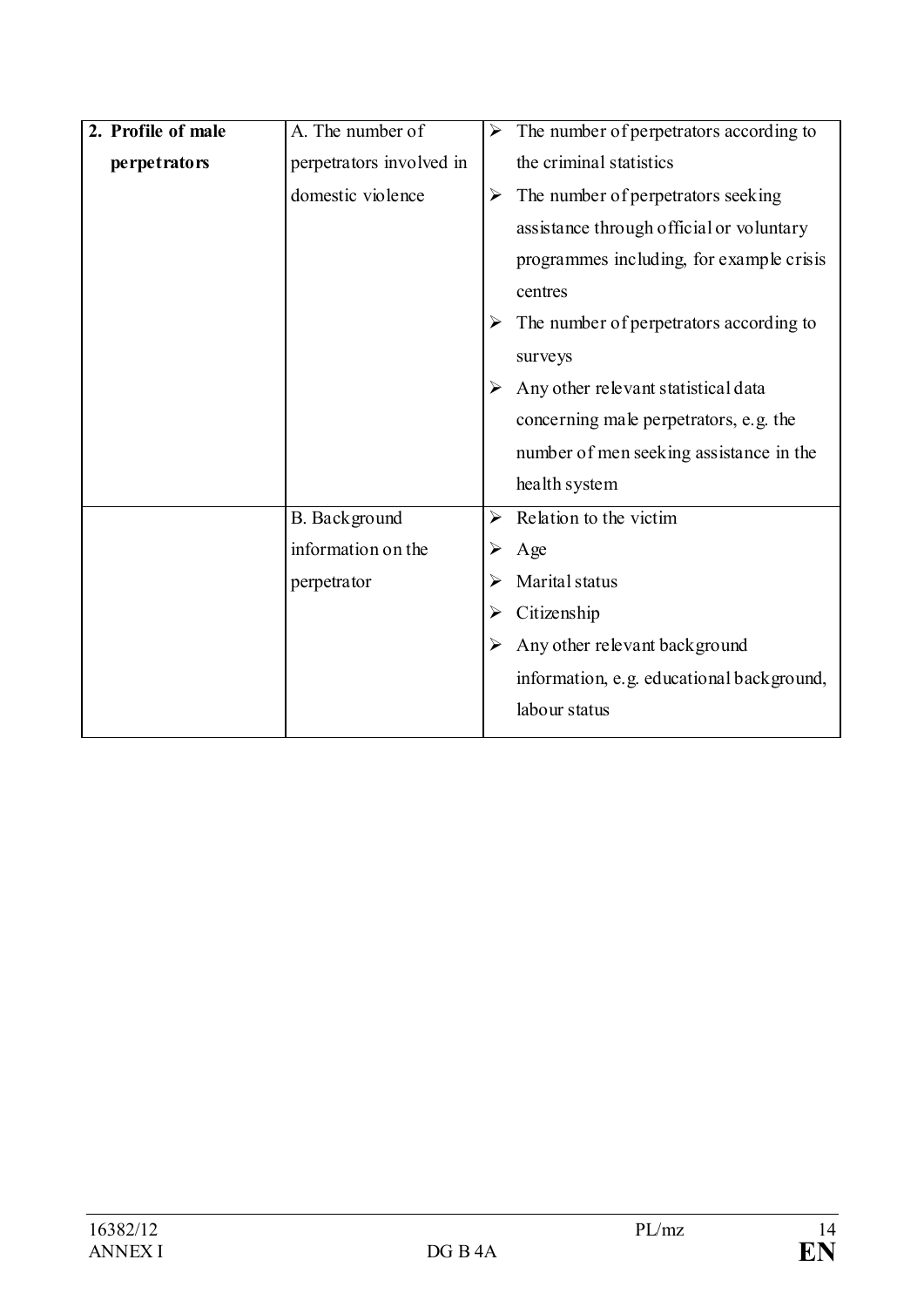| 3. Victim support | A. Types of victim | ➤ | Counselling-centres                         |
|-------------------|--------------------|---|---------------------------------------------|
|                   | support:           | ➤ | Emergency services                          |
|                   |                    | ➤ | 24-hours hotline                            |
|                   |                    | ➤ | Women Crisis Centres, including number      |
|                   |                    |   | of shelters per population, number of       |
|                   |                    |   | requests for shelter, number of refusals,   |
|                   |                    |   | funding of centres                          |
|                   |                    | ➤ | Guide on the available support              |
|                   |                    |   | Special police-units/task forces supporting |
|                   |                    |   | the victims                                 |
|                   |                    | ➤ | Legal advice for the victims                |
|                   |                    |   | Official information on the Internet        |
|                   |                    |   | regarding violence against women            |
|                   |                    | ➤ | Support/Courses for victims to help re-     |
|                   |                    |   | enter the labour-market                     |
|                   |                    | ➤ | Health protocols for the victims            |
|                   |                    |   | (collected anonymously), e.g. medical       |
|                   |                    |   | care and treatment                          |
|                   |                    | ➤ | Co-ordination of the public support         |
|                   |                    |   | system                                      |
|                   |                    |   | Special support services for vulnerable     |
|                   |                    |   | groups                                      |
|                   |                    |   | Any other support measures                  |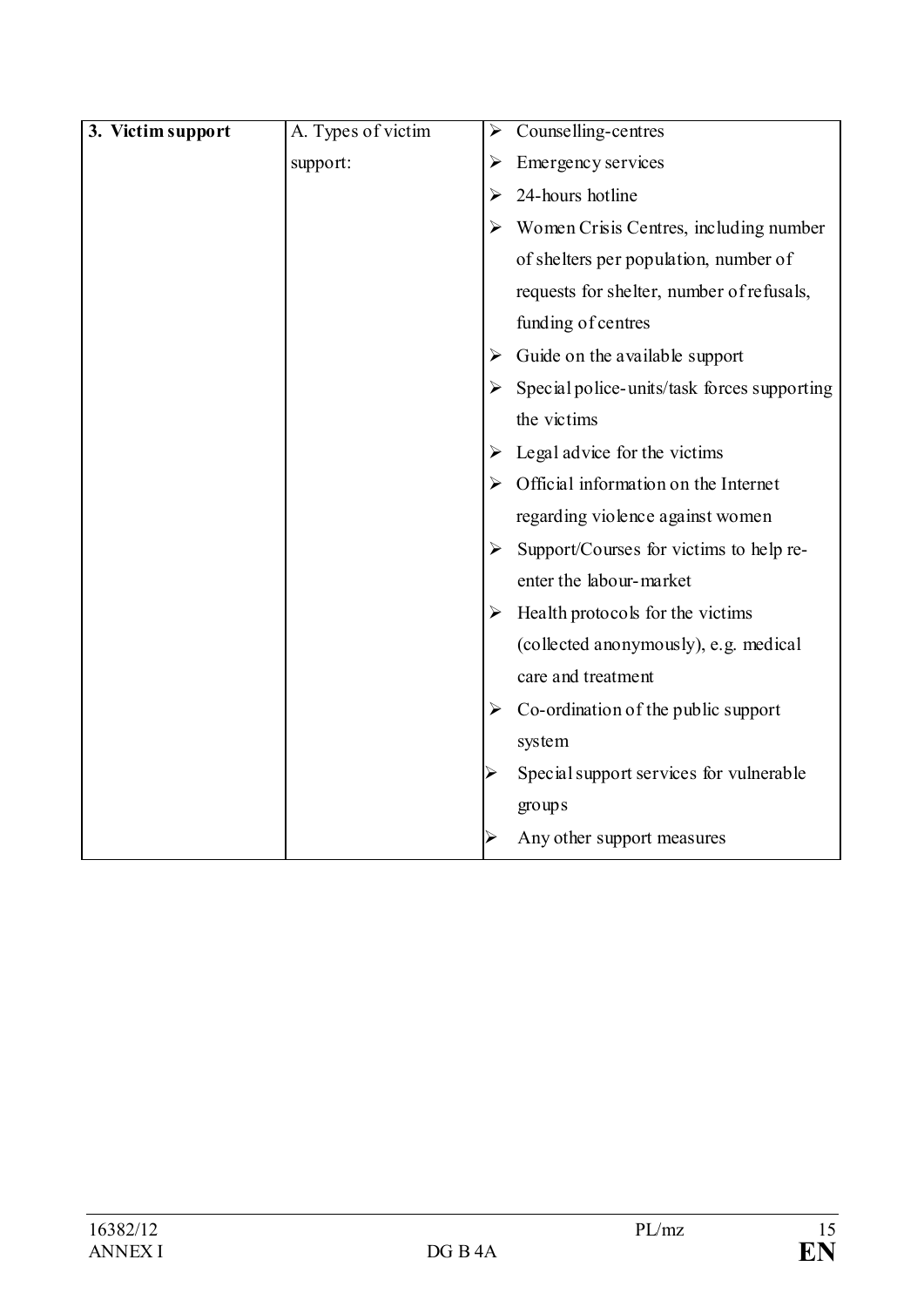| 4. Measures addressing | A. Measures aimed at | Counselling<br>➤                                            |
|------------------------|----------------------|-------------------------------------------------------------|
| the male perpetrator   | ending the circle of | Psychological / psychiatric treatment<br>➤                  |
| to end the circle of   | violence             | Re-socialisation programmes in use<br>➤                     |
| violence               |                      | during imprisonment                                         |
|                        |                      | Male crisis centres                                         |
|                        |                      | Any other measures                                          |
| 5. Training of         | A. Type of training  | Type of education of new personnel<br>$\blacktriangleright$ |
| professionals          |                      | $\triangleright$ Type of training of current personnel      |
|                        | B. Target groups     | Police personnel<br>➤                                       |
|                        |                      | Justice personnel<br>➤                                      |
|                        |                      | Health workers                                              |
|                        |                      | Personnel in the education sector,                          |
|                        |                      | especially teachers                                         |
|                        |                      | Any other statutory bodies, such as social                  |
|                        |                      | workers, interpreters                                       |
|                        |                      | NGO's, including volunteers working at                      |
|                        |                      | crisis centres                                              |
|                        |                      | Any other group                                             |
| 6. State efforts to    | A. Legislation and   | Current status in the area of legislation<br>➤              |
| eliminate violence     | Justice              | Legislative changes within the last 5 years<br>➤            |
| against women          |                      | Number of judgements                                        |
|                        |                      | Number of successful recourses to civil                     |
|                        |                      | remedy, for example, injunctions and                        |
|                        |                      | exclusion orders                                            |
|                        |                      | Number of convictions, - specify<br>➤                       |
|                        |                      | Number of cases dismissed<br>➤                              |
|                        |                      | Any other measures, e.g. removing the<br>➤                  |
|                        |                      | perpetrator from the home, restraining                      |
|                        |                      | orders                                                      |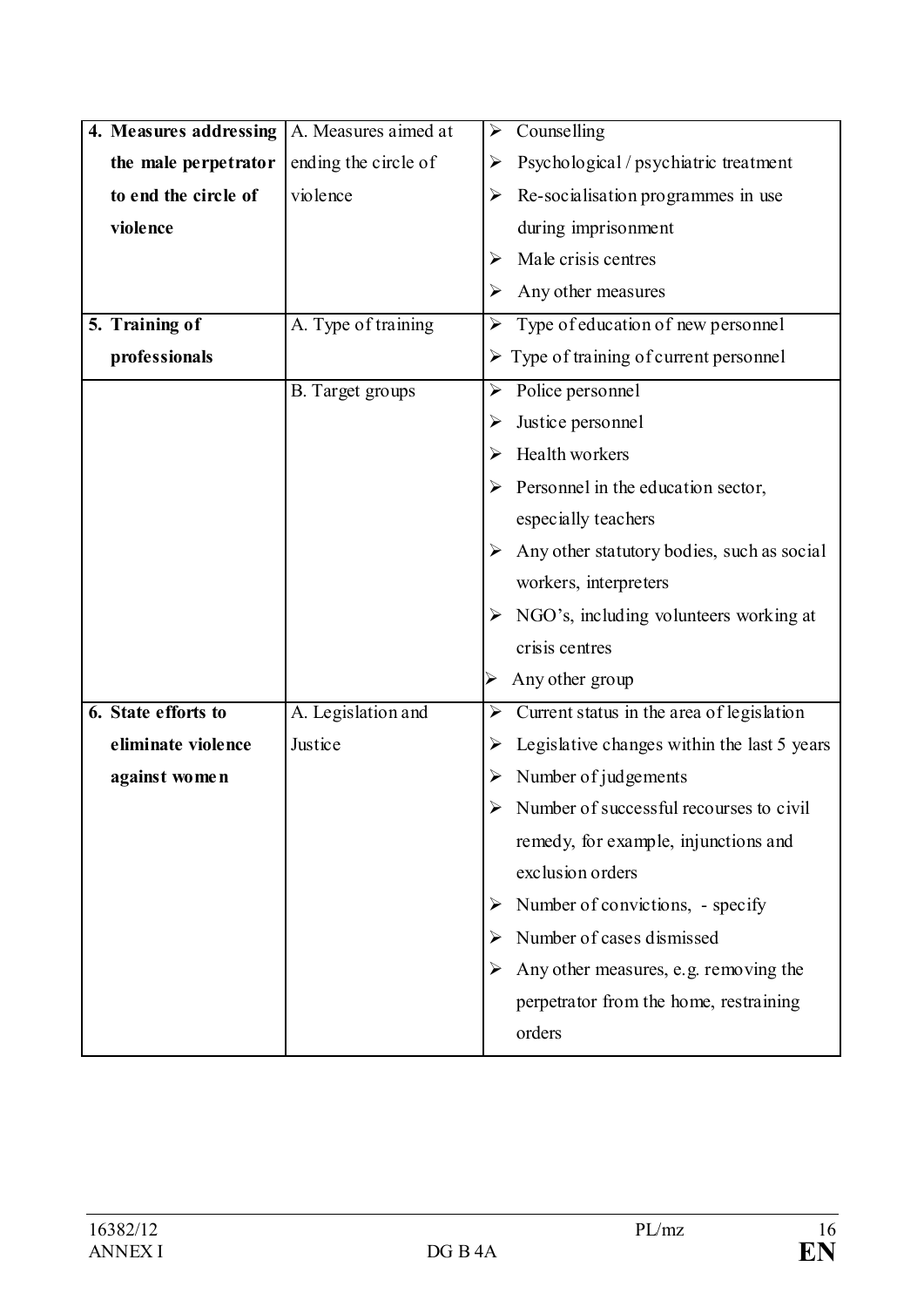| <b>B.</b> Survey and Projects |   | Which projects has the State initiated     |
|-------------------------------|---|--------------------------------------------|
|                               |   | within the last 5 years                    |
|                               |   | Which projects have been initiated in      |
|                               |   | other contexts than the State within the   |
|                               |   | last 5 years                               |
| C. Policy                     | ➤ | Has the Government adopted a Strategy      |
|                               |   | on violence against women?                 |
|                               | ⋗ | If so, when?                               |
|                               |   | What are the themes in this Strategy, e.g. |
|                               |   | targets, time frame?                       |
|                               |   | Resources allocated for the purpose of     |
|                               |   | implementing this Strategy,                |
|                               |   | Does the Strategy include establishing     |
|                               |   | partnerships between government bodies     |
|                               |   | and NGO's?                                 |
|                               |   | Has the Strategy(s) been evaluated - how   |
|                               |   | and when?                                  |
| D. Awareness raising /        | ➤ | Information campaigns aimed at the         |
| preventive measures           |   | perpetrator                                |
|                               |   | Information campaigns aimed at the         |
|                               |   | victim                                     |
|                               |   | Information campaigns aimed at the         |
|                               |   | professionals working with victims or      |
|                               |   | perpetrators                               |
|                               |   | General information campaigns directed at  |
|                               |   | the whole population                       |
|                               | ➤ | Other awareness raising activities         |
| E. Budget                     | ➤ | What is the financial budget for the State |
|                               |   | in order to combat domestic violence       |
|                               |   | against women?                             |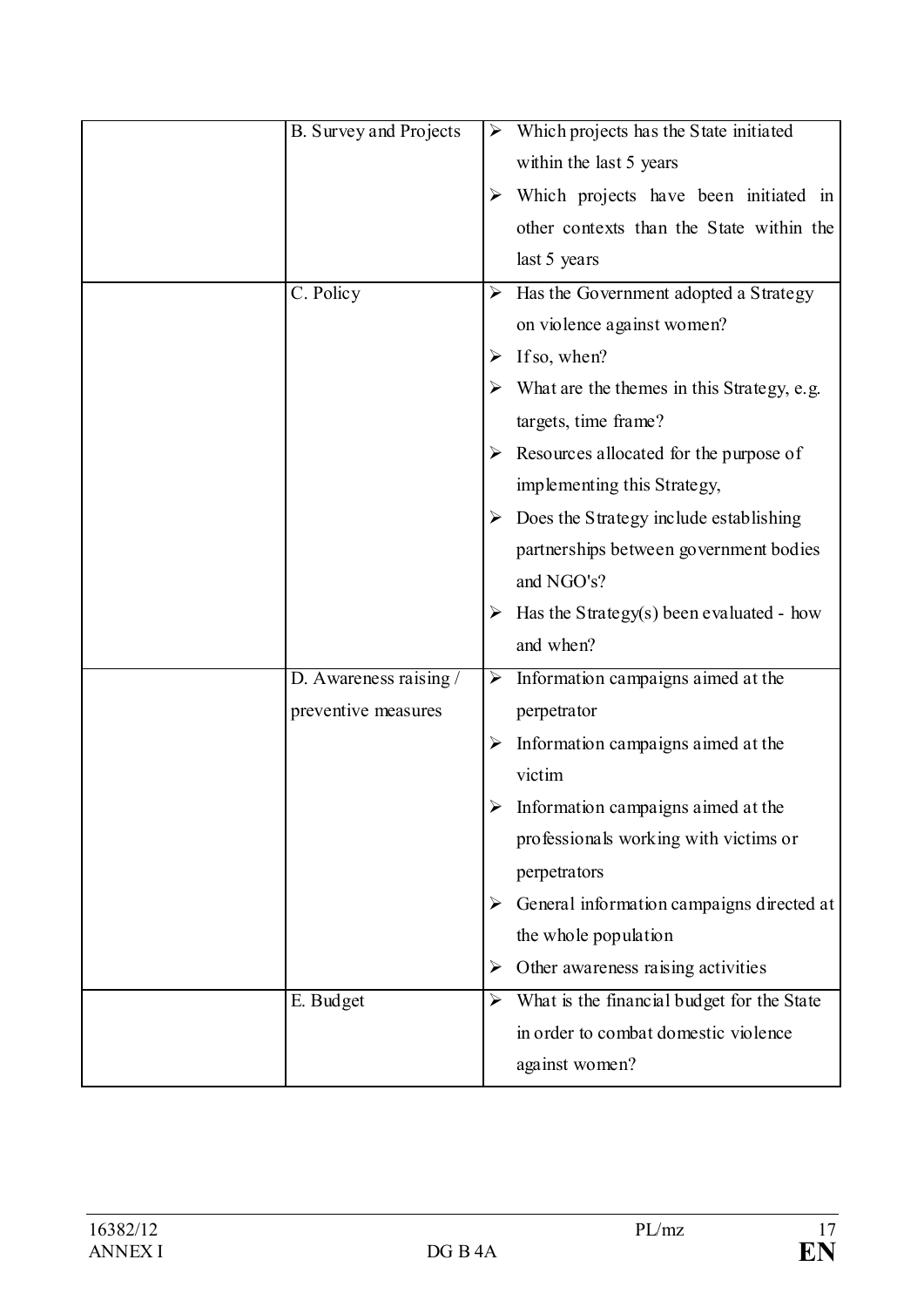| 7. Evaluation | A. Progress made          | Statistical changes in indicators<br>➤                                 |
|---------------|---------------------------|------------------------------------------------------------------------|
|               |                           | Progress-reports on measures taken by the<br>➤                         |
|               |                           | member States including relevant                                       |
|               |                           | information, for example, the proportion                               |
|               |                           | of those on programmes who have re-                                    |
|               |                           | offended                                                               |
|               |                           | Any other measures to monitor progress                                 |
|               |                           | or to publish progress achieved                                        |
|               | <b>B.</b> Lessons learned | Efforts/initiatives that have been effective,<br>$\blacktriangleright$ |
|               |                           | e.g. campaigns, training programmes,                                   |
|               |                           | measures addressing the male perpetrator,                              |
|               |                           | legislative changes that have improved                                 |
|               |                           | victim-support or diminished the amount                                |
|               |                           | of domestic violence against women                                     |
|               |                           | Efforts that have been initiated but have                              |
|               |                           | not had the expected effect, e.g. campaigns                            |
|               |                           | or training programmes                                                 |

\_\_\_\_\_\_\_\_\_\_\_\_\_\_\_\_\_\_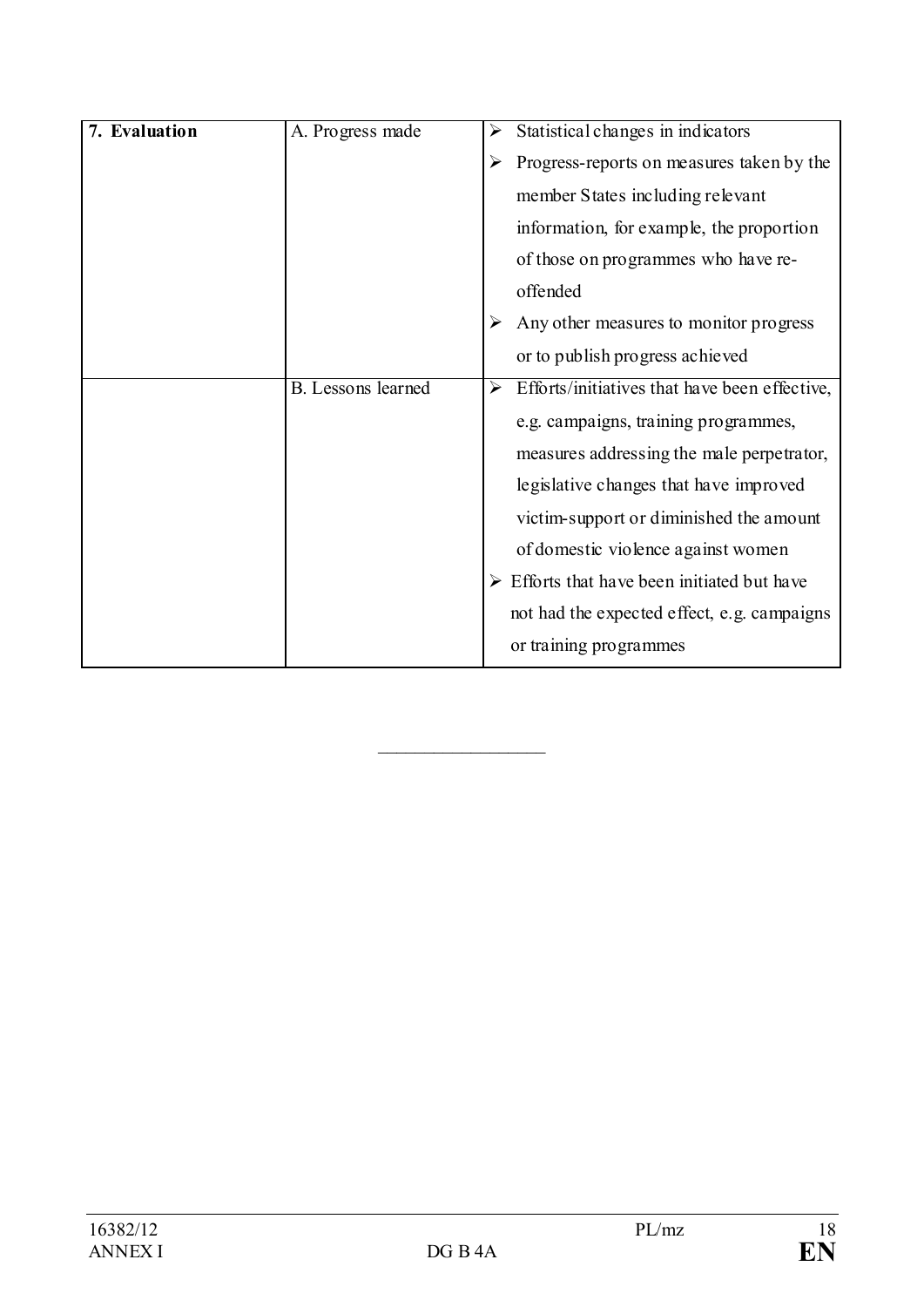### **References**

### **1) EU Legislation**

Directive 2012/29/EU of the European Parliament and of the Council of 25 October 2012 establishing minimum standards on the rights, support and protection of victims of crime, and replacing Council Framework Decision 2001/220/JHA (OJ L 315, 14.11.2012, p.57).

Directive 2011/99/EU of the European Parliament and of the Council of 13 December 2011 on the European protection order (in criminal matters) (OJ L 338, 21.12.2011, p. 2).

Directive 2011/93/EU of the European Parliament and of the Council of 13 December 2011 on combating the sexual abuse and sexual exploitation of children and child pornography, and replacing Council Framework Decision 2004/68/JHA (OJ L 335, 17.12.2011, p. 1).

Directive 2011/36/EU of the European Parliament and of the Council of 5 April 2011 on preventing and combating trafficking in human beings and protecting its victims (OJ L 101, 15.4.2011, p. 1).

### **2) European Parliament**

Resolution of 13 March 2012 on "equality between women and men in the European Union -- 2011."**[11](#page-18-0)**

Resolution of 5 April 2011 on the "priorities and outline of a new EU policy framework to fight violence against women."**[12](#page-18-1)**

Resolution of 26 November 2009 on "the elimination of violence against women." **[13](#page-18-2)**

<span id="page-18-0"></span> $\frac{11}{12}$  P7\_TA(2012)0069.

<span id="page-18-1"></span> $\frac{12}{13}$  P7\_TA(2011)0127.

<span id="page-18-2"></span>**<sup>13</sup>** B7-0139/2009.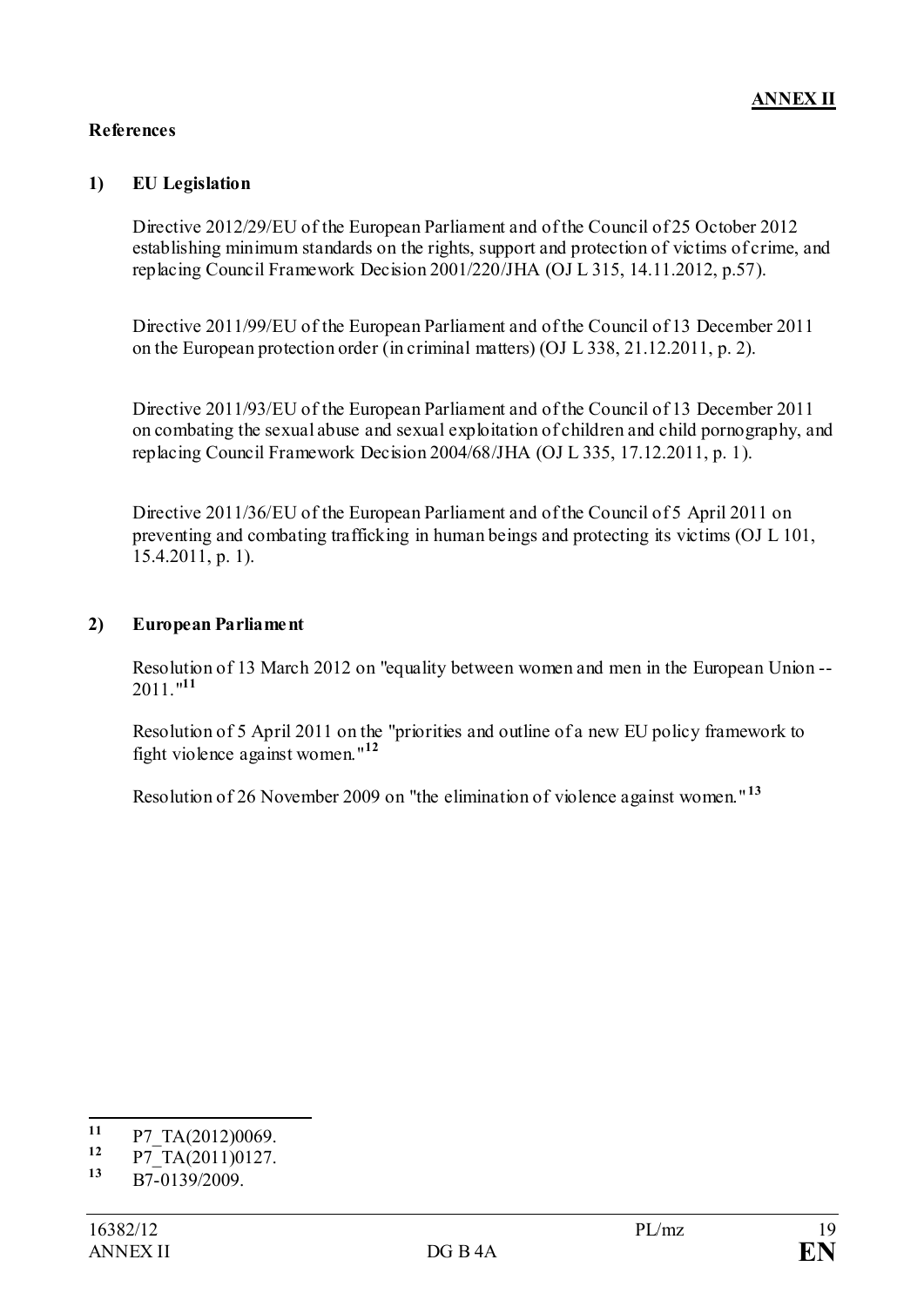# **3) Council**

All Council Conclusions adopted on the review of the Beijing Platform for Action, **[14](#page-19-0)** and especially those cited below.

Council Resolution of 10 June 2011 on a Roadmap for strengthening the right and protection of victims, in particular in criminal proceedings (OJ C 187, 10.6.2011, p. 1)

Council Conclusions of 19 May 2011 on "an EU framework for national Roma integration strategies up to 2020" (OJ C 258, 2.9.2011, p. 6).

Council Conclusions of 7 March 2011 on "the European Pact for Gender Equality (2011- 2020)" (OJ C 155, 25.5.2011, p. 10).

Council Conclusions of 8 March 2010 on "the Eradication of Violence Against Women in the European Union" (6585/10).

Council Conclusions of 23 October 2009 on a strategy to ensure fulfilment of the rights of and improve support to persons who fall victim to crime in the European Union (12944/09 + COR 1).

Conclusions **[15](#page-19-1)** of 16 December 2008 on "the Review of the implementation by the Member States and the EU institutions of the Beijing Platform for Action: Indicators concerning Women and Armed Conflicts" (17099/08).

EU guidelines on violence against women and girls and combating all forms of discrimination against them of 8 December 2008 (16173/08 + COR 1).

Council Conclusions of 21 October 2002 on "the Review of the implementation by the Member States and the EU institutions of the Beijing Platform for Action" and establishing a set of seven indicators concerning domestic violence against women (14578/02).

Presidency Conclusions of 7 March 2002 on "Violence against women" (6994/02).

## **4) European Council**

The Stockholm Programme adopted on 10/11 December 2009. **[16](#page-19-2)**

<span id="page-19-0"></span>**<sup>14</sup>** http://ec.europa.eu/justice/gender-equality/tools/statistics-indicators/platformaction/index\_en.htm

<span id="page-19-1"></span><sup>&</sup>lt;sup>15</sup> Conclusions of the Council of the European Union and the representatives of the governments of the Member States, meeting within the Council.

<span id="page-19-2"></span><sup>&</sup>lt;sup>16</sup> http://europa.eu/legislation\_summaries/human\_rights/fundamental\_rights\_within european\_union/jl0034\_en.htm